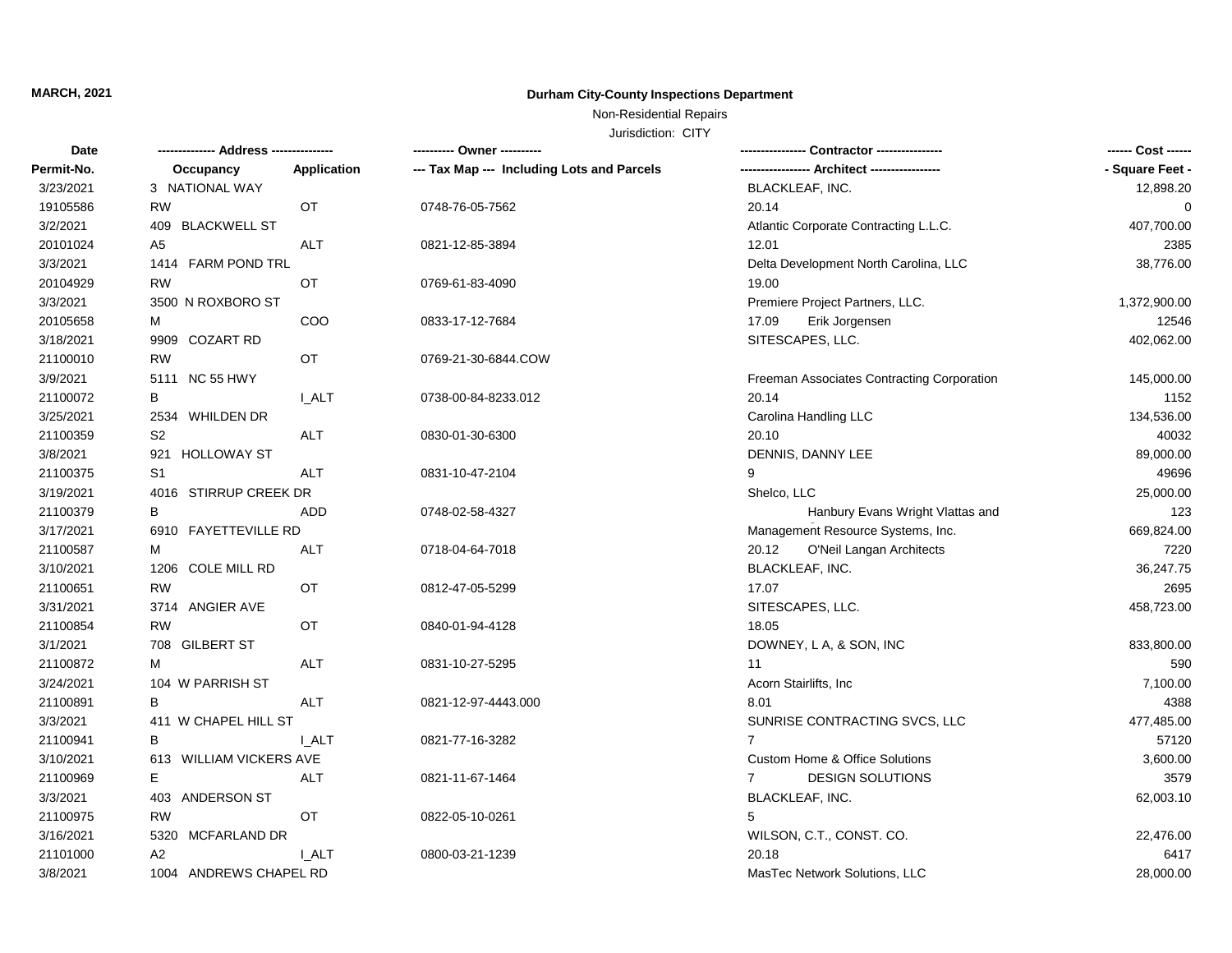# **MARCH, 2021 Durham City-County Inspections Department**

## Non-Residential Repairs

Jurisdiction: CITY

| Date       |                       |              | ---------- Owner ----------                | Contractor ----------------                         | ------ Cost ------ |
|------------|-----------------------|--------------|--------------------------------------------|-----------------------------------------------------|--------------------|
| Permit-No. | Occupancy             | Application  | --- Tax Map --- Including Lots and Parcels | --- Architect -----------------                     | - Square Feet -    |
| 21101029   | U                     | <b>ALT</b>   | 0769-03-31-4743                            | <b>ATC Tower Services</b><br>19                     |                    |
| 3/15/2021  | 3823 GUESS RD         |              |                                            | Epic Construction Services, LLC                     | 110,986.00         |
| 21101038   | м                     | I ALT        | 0824-00-62-2391                            | RRMM Architects, PC<br>17.11                        | 9641               |
| 3/10/2021  | 6400 FAYETTEVILLE RD  |              |                                            | Dodson & Company Construction, Inc.                 | 25,000.00          |
| 21101042   | м                     | <b>ALT</b>   | 0718-02-96-3750                            | 20.11                                               | 2740               |
| 3/10/2021  | 4015 UNIVERSITY DR    |              |                                            | Starritt Homes Inc.                                 | 65,000.00          |
| 21101047   | м                     | <b>LALT</b>  | 0810-10-26-8075                            | <b>APG Advisors</b><br>20.16                        | 3947               |
| 3/10/2021  | 8210 RENAISSANCE PKWY |              |                                            | Ideal Building Solutions LLC                        | 172,544.00         |
| 21101052   | м                     | C_ROOF       | 0718-03-23-9683                            | 20.12                                               | 167307             |
| 3/17/2021  | 4915 HILLSBOROUGH RD  |              |                                            | GATEWAY BUILDING COMPANY                            | 79,931.62          |
| 21101067   | МC                    | I ALT        | 0803-30-61-0264.DUR                        | 17.07<br><b>BARBER ARCHITECTS</b>                   | 2500               |
| 3/10/2021  | 5107 SOUTHPARK DR     |              |                                            | FEMCO CONSTRUCTION, LLC                             | 91,200.00          |
| 21101104   | B                     | <b>LALT</b>  | 0718-02-66-9575                            | 20.12                                               | 980                |
| 3/16/2021  | 116 GOODWIN RD        |              |                                            | ROMEO GUEST ASSOC. INC                              | 19,343.00          |
| 21101114   | B                     | <b>ALT</b>   | 0825-04-62-6887                            | 16.01                                               |                    |
| 3/16/2021  | 114 S BUCHANAN BLVD   |              |                                            | LECHASE CONSTRUCTION SERVICES, LLC                  | 508,659.00         |
| 21101122   | S <sub>1</sub>        | <b>RP</b>    | 0821-07-59-1687                            | <b>REI Engineers</b>                                | 202854             |
| 3/11/2021  | 4418 S ALSTON AVE     |              |                                            | STONE RESTORATION OF AMERICA, INC.                  | 299,576.00         |
| 21101123   | E.                    | <b>ALT</b>   | 0738-03-24-2017                            | 20.14                                               |                    |
| 3/11/2021  | 3223 NC 55 HWY        |              |                                            | NC Design and Construction Inc., T/A                | 24,000.00          |
| 21101155   | S1                    | <b>RP</b>    | 0739-03-34-3786                            | ARCHITECTS KURMASKIE ASSOC. INC.<br>20.10           |                    |
| 3/19/2021  | 3600 N DUKE ST        |              |                                            | GRB Services System, Inc. T/A Southwestern Services | 188,892.00         |
| 21101166   | М                     | <b>I_ALT</b> | 0823-87-23-2857                            | 17.10                                               | 11050              |
| 3/23/2021  | 7836 LEONARDO DR      |              |                                            | Southeastern Construction of Buies Creek, LLC       | 87,000.00          |
| 21101223   | A2                    | ADD.         | 0718-03-23-4121.L00                        | 20.12                                               | 1084               |
| 3/16/2021  | 105 NEWSOM ST         |              |                                            | Embree Construction Group, Inc.                     | 179,721.96         |
| 21101261   | B                     | <b>LALT</b>  | 0823-93-48-6205.004                        | 1.02<br>Sarfatty Associates, Ltd                    | 17410              |
| 3/19/2021  | 114 S BUCHANAN BLVD   |              |                                            | GATEWAY BUILDING COMPANY                            | 45,408.00          |
| 21101329   | B                     | <b>I_ALT</b> | 0821-07-59-1687                            | <b>BROCKWELL ASSOCIATES</b>                         | 142                |
| 3/30/2021  | 1275 PERSON ST        |              |                                            | Evans General Contractors, LLC                      | 587,746.00         |
| 21101391   | S <sub>1</sub>        | I ALT        | 0830-76-50-1736                            | 1643                                                | 410000             |
| 3/25/2021  | 6910 FAYETTEVILLE RD  |              |                                            | GMR Marketing d/b/a Fifty/50 Fabshop                | 5,000.00           |
| 21101406   | м                     | ALT          | 0718-04-64-7018                            | 20.12                                               | 100                |
| 3/25/2021  | 1000 PARLIAMENT CT    |              |                                            | BAR CONSTRUCTION COMPANY INC                        | 47,982.95          |
| 21101423   | B                     | ALT          | 0747-04-82-1238                            | 20.14                                               | 153000             |
| 3/31/2021  | 2424 ERWIN RD         |              |                                            | BRIDGEPOINT GENERAL CONTRACTING, INC.               | 154,929.00         |
| 21101426   | B                     | I ALT        | 0812-15-72-2463                            | 15.02<br>Studio Forty                               | 950                |